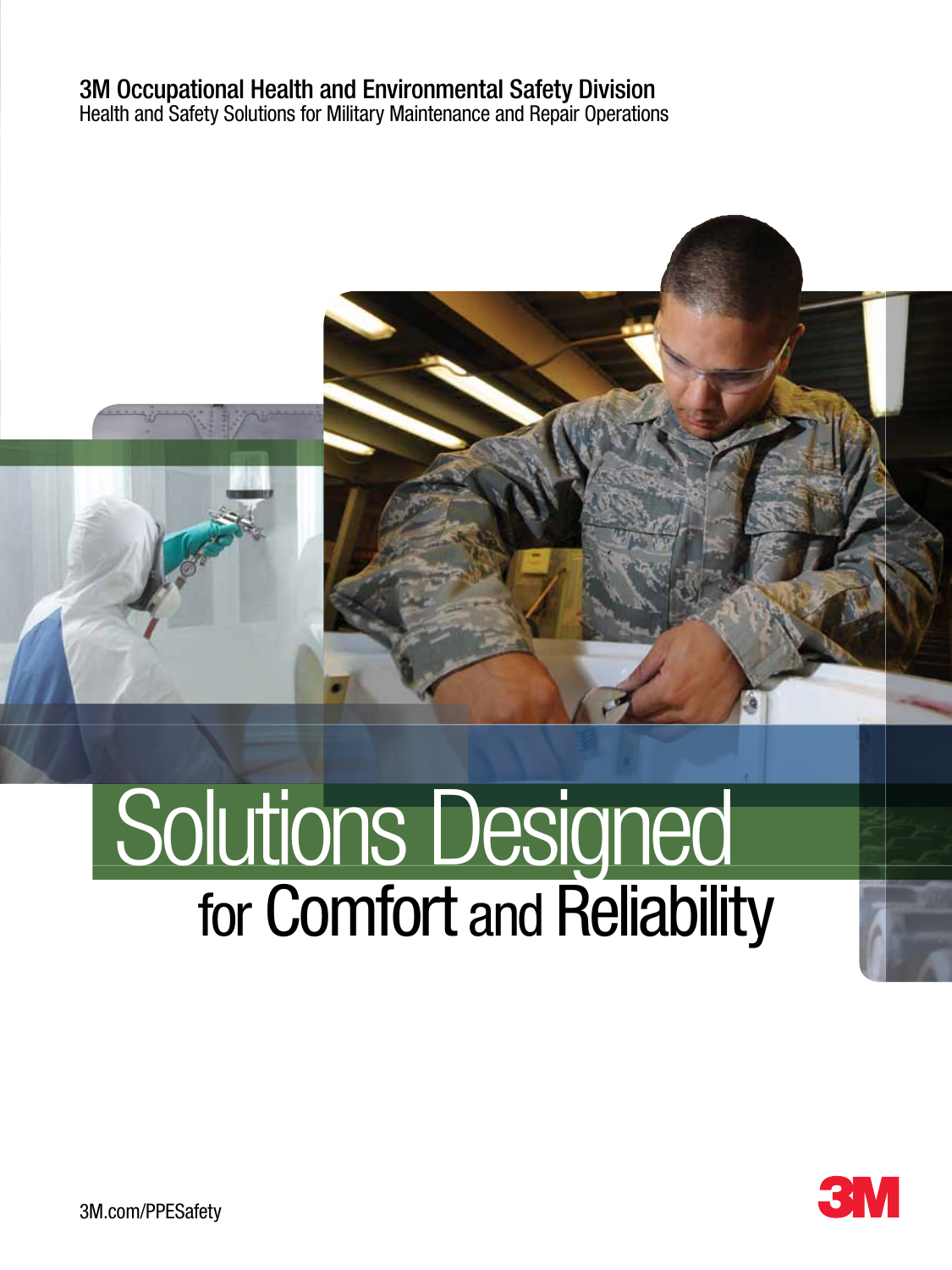# products<br>technology

# Protecting workers, while **COMPlying** with regulations is a challenging mission.

### Challenge: Convincing workers to wear protective equipment is difficult

Preventable injuries and illnesses cost the Department of Defense (DoD) an estimated  $$10 - $21$  billion annually,\* which includes civilian "lost day" rates, or days in which an employee missed work due to an injury. Personal protective equipment (PPE) is a key factor in improving safety and meeting Voluntary Protection Program (VPP) goals. Yet PPE is only effective when it is used correctly and worn consistently.

### Presenting: 3M Total Safety Solutions for Military MRO applications

A broad range of products designed for user protection and comfort… comprehensive tech support for solutions…regulatory and product-use questions…tools and services to help train workers on proper fit and wear.

3M Total Safety Solutions are designed for user comfort—helping workers to breathe easier, move more freely, tolerate heat better, and get the job done with less threat of injury. We deliver the high level

### Opportunity: Workers are more likely to wear PPE for long periods of time if it's comfortable

Quality products designed for comfort encourage proper usage and wear. Workers that are educated on PPE procedures and fit are more inclined to follow health and safety guidelines, making it easier to maintain OSHA compliance and achieve VPP goals while protecting against occupational hazards.

of quality the military needs and expects, along with support resources that make it easier to customize solutions, administer your health and safety program and maintain OSHA compliance.

Utilizing comfortable PPE can help workers focus on improving process time and reducing total cost of ownership to achieve operational readiness.

\*National Safety Council statistic



In Military Maintenance & Repair Operations, jobs can take on huge proportions. The associated dangers and safety challenges are immense. With 3M you gain an innovative ally, providing open access to a full arsenal of compatible, high-performing PPE: a continuously evolving range of product solutions and problem-solving expertise.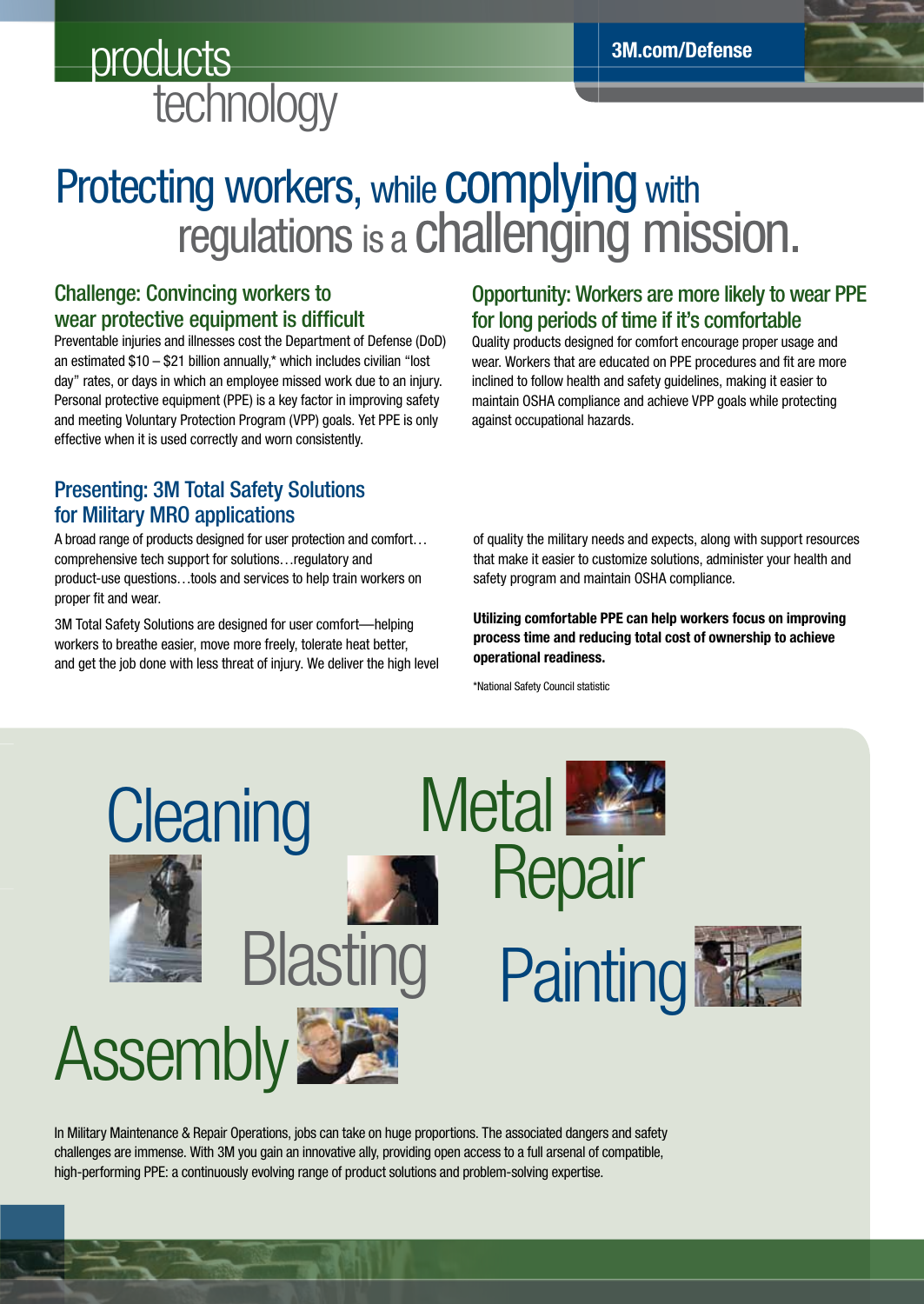# & support service

### Respiratory Protection Respirator Fit Testing & Training Information

The Occupational Safety and Health Administration (OSHA) General Industry Standard for Respiratory Protection 29 CFR 1910.134 requires that a written respiratory protection program be established by an employer. This program typically includes medical evaluations and respirator fit testing annually.

3M facilitates convenient products and services to help you achieve regulatory compliance. Our services are based on OSHA regulatory compliance requirements including customized online respirator medical evaluations to help optimize your compliance testing and tracking.

OSHA also requires training prior to use of respirators. 3M offers product selection tools, respiratory training tools and cartridge service life software to help meet your compliance needs.

### Powered & Supplied Air Training Tools

Gain a fuller understanding of how to use and care for your powered and supplied air respiratory protection equipment. This series includes training videos, posters and literature providing information on how to clean, assemble and maintain your system.

### Hearing Protection

### Hearing Conservation Seminars

3M offers free on-site employee educational seminars focused around hearing conservation. Topics include current regulations, equipment choices, employee training programs, and issues related to noise hazards and hearing protection.

### 3M™ Peltor™ Communications Headsets

Get a firsthand look at the latest advancements in electronic headsets. Meet with a specialist from 3M's Peltor Communications group and learn how these headsets filter out noise while permitting the user to hear and be heard in extremely loud conditions. Get an on-site demonstration of communication options applicable to your needs, and try out the newest products including headsets with builtin programmable two-way radios, wireless

Bluetooth® headsets, lightweight headsets and headsets that can simultaneously work with both your VHF and UHF radios. For more information call 1-800-665-2942.

### Eye Protection 3M™ Total Eyewear Solutions

A comprehensive program focused on helping you keep workers protected and comfortable with a wide variety of prescription and nonprescription safety eyewear professionally fitted for your employees.

### On-Site Professional Optician Consultation and Fitting

For large facilities, 3M offers on-site fitting services by a qualified optician to provide personalized fitting for all 3M eyewear.

#### The process:

- Once you have identified the potential eye and face hazards at your site, 3M sales specialists will consult with your organization to help determine the appropriate 3M protective eyewear products for those hazards.
- 3M will provide a qualified optician to professionally fit 3M prescription and non-prescription eyewear that may be used to help maximize workers' safety and comfort.
- Employees have the opportunity to choose the style of eye protection they prefer from the range of options.

### Fall Protection Training & Support

Falls from height continue to be a leading cause of workplace fatalities and injuries globally. Employers are responsible for ensuring that all employees are properly trained, in accordance with the requirements of OSHA, in the safe use of the fall protection system and its components. 3M™ Fall Protection is proud to offer a wide range of training classes and tools to help promote safety on every worksite.

When you use 3M products, you gain access to a full range of leading-edge tools and resources to help you administer your safety program and maintain OSHA compliance. All are offered at no cost to you.

### Technical Service 3M Customer and Technical Service Resources

3M's Technical Service helpline is staffed with employees who understand occupational health and safety and can help answer your productrelated questions. Many 3M Technical Service employees are Certified Industrial Hygienists (CIHs) or Certified Safety Professionals (CSPs) and are actively involved in professional safety organizations such as ASSE (American Society of Safety Engineers) and AIHA (American Industrial Hygiene Association).

### 3M Welding Hazard Seminars & Educational Information

These seminars will build your awareness of health and safety standards and employer responsibilities and can support your efforts to stay in compliance with OSHA regulations. Topics include regulations and standards, respiratory hazards and protection, engineering controls, benefits of auto-darkening filters, eye and te impacts, fall protection and productivity considerations; as well as arc radiation, noise and heat stress hazards. Visit 3m.com/weldingsafety for a variety of welding safety tools and resources.

### Additional PPE Training Courses

3M Technical Service may also be able to offer larger audiences half or full day training on a variety of topics related to respiratory, hearing, eye and welding protective equipment applications and regulations. Contact your 3M Sales Representative for more information.

For more information about these training programs and others, visit 3M.com/ PPESafety or call 1-800-243-4630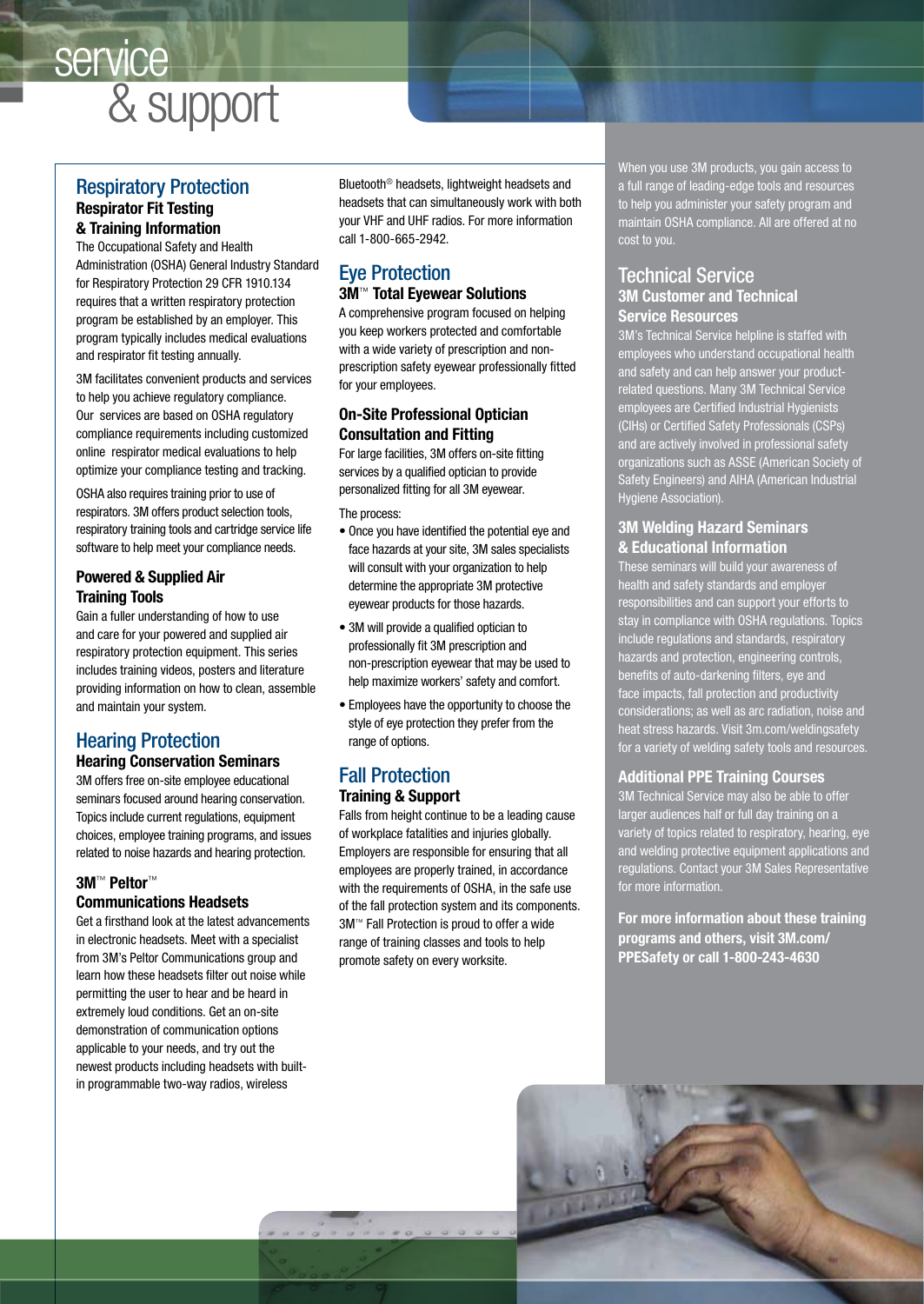# 3M Safety Solutions for DoD Maintainers



# Respiratory Protection



Respiratory Protection was the fourth most frequently cited OSHA standard violated in fiscal year 2011.<sup>1</sup>

Sanding, grinding, welding and painting may expose DoD maintainers to a variety of potentially hazardous contaminants and airborne risks.

3M helps you find the right protection with a full line of disposable respirators, half and full facepiece reusable respirators, and powered & supplied air respirators that are comfortable, lightweight and designed for quality performance. For workers in hot, humid work environments, many 3M respirators are equipped with a proprietary 3M™ Cool Flow™ Valve, which allows exhaled air to more easily be expelled, helping keep workers

Lightweight and designed for full-shift comfort and protection, the H-700 series of hard hats is part of a full line of head and face protection products from 3M. The newest addition, the 3M™ H-700 Series Hard Hat with Uvicator™ Sensor is designed for outdoor use in places like shipyards and airfields where extended UV exposure can make hard hat shells brittle and compromise wearers' safety.

Damage from the sun's UV rays can be detected with the 3M™ H-700 Series Hard Hat with Uvicator<sup>™</sup> Sensor. The sensor changes color from red to white as the hard hat is

exposed to UV light, alerting the wearer that it's time for a replacement.

- Ergonomically designed for lightweight, stability and balance
- Vented or unvented models
- Made in the U.S.A. with Globally Sourced Materials
- 4-point Ratchet or Pinlock suspension system with height adjustment
- Compliant in forward or reverse donning positions

Learn more at 3M.com/PPESafety

### cooler and more comfortable during extended work assignments. Powered and supplied air respirators, such as the 3M™ Versaflo™ Respirator System features a broad selection of head top options including disposable hoods, face shields, hard hats and helmets designed to help improve user comfort. The vortex regulating valve with supplied air systems can help cool the ambient incoming air up to 50°F.

Support and services include:

- Cartridge and filter replacement programs
- Online medical evaluations
- Online training and maintenance videos
- Respiratory selection guide

Learn more at 3M.com/PPESafety

# Head & Face Protection



# Protective Coveralls



### MRO painting and assembly operations may expose workers to harmful contaminants.

When the job requires protective apparel to safeguard at-risk workers, look to 3M for the solutions you need. Our 3M™ Protective Coveralls are built for worker safety and comfort, offering lightweight, breathable material technologies and design features that allow fewer entry points for contaminants and

\*Coverall must be layered over primary FR garment and is not to be worn next to skin when true FR is required.

enhance freedom of movement. From the 3M™ Protective Coverall 4540+ offering protection against certain light liquid splashes and dusts to the flame resistant properties of the 3M™ Protective Coverall 4530\*, 3M™ Protective Coveralls help protect against most hazardous particles and liquids.

Learn more at 3M.com/ProtectiveCoveralls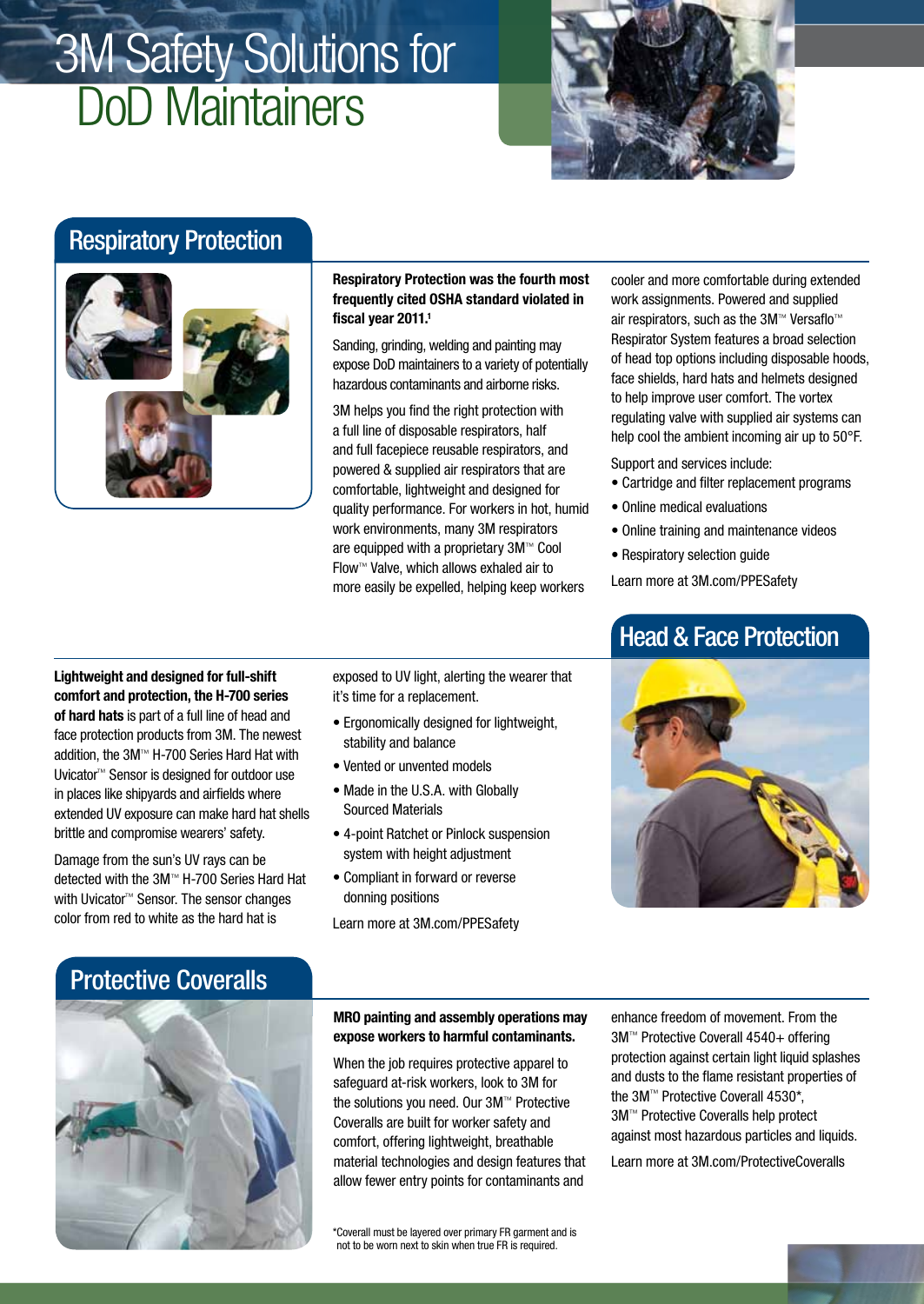## Hearing Protection



Permanent, noise-induced hearing loss is one of the most common occupational disabilities—and in most cases, it is 100 percent preventable.

For maximum protection and productivity, noise exposure must be reduced to a safe level without hindering worker communication. 3M provides a broad range of comfortable, userfriendly solutions—from disposable ear plugs, Classic™, E-A-Rsoft™ Yellow Neon Blasts™ foam, to E-A-R™ Push-Ins™ and 3M™ Peltor™ earmuffs to high-tech electronic ORA TAC ear plugs and 3M™ Peltor™ two-way

radio headsets—to support your hearing conservation program.

Support and services include:

- 3M™ E-A-Rfit™ Validation System technology, providing objective, quantitative fit testing for hearing protectors. Learn more at E-A-Rfit.com.
- Onsite Hearing Conservation Seminars that help ensure your maintainers are getting proper fit and protection.

Learn more at 3M.com/Hearing

Every day, approximately 2,000 U.S. workers sustain a work-related eye injury that requires medical treatment.<sup>2</sup> Protecting maintainers from eye injury can be a challenge, because preventing harm requires every worker to consistently wear the appropriate eye protection.

Injuries occur when workers aren't wearing eye protection or when they're wearing the wrong eye protection for the job. 3M™ Total Eyewear Solutions can help you in your efforts to reduce eye injuries by improving worker compliance and education. Recognizing that professionally fitted eyewear is likely to be more comfortable and used, it offers comprehensive services to

help equip workers with the right prescription and non-prescription protective eyewear for their job. Choose from a wide range of frame styles, lens tints, coatings, shades and other features such as Light Vision™ hands-free direct lighting, Smart Lens™ light reactive lens, and readers with molded-in magnifying diopters.

Support and services include:

- On-site professional optician consultation and fitting
- Comprehensive online reporting
- Nationwide support network

Learn more at 3M.com/PPESafety



All 3M protective eyewear and goggles meet the High Impact Requirements of ANSI Z87.1-2003 or ANSI Z287.1-2012, depending on the model, and provide UV protectionpolycarbonate lenses absorb 99.9% UV.

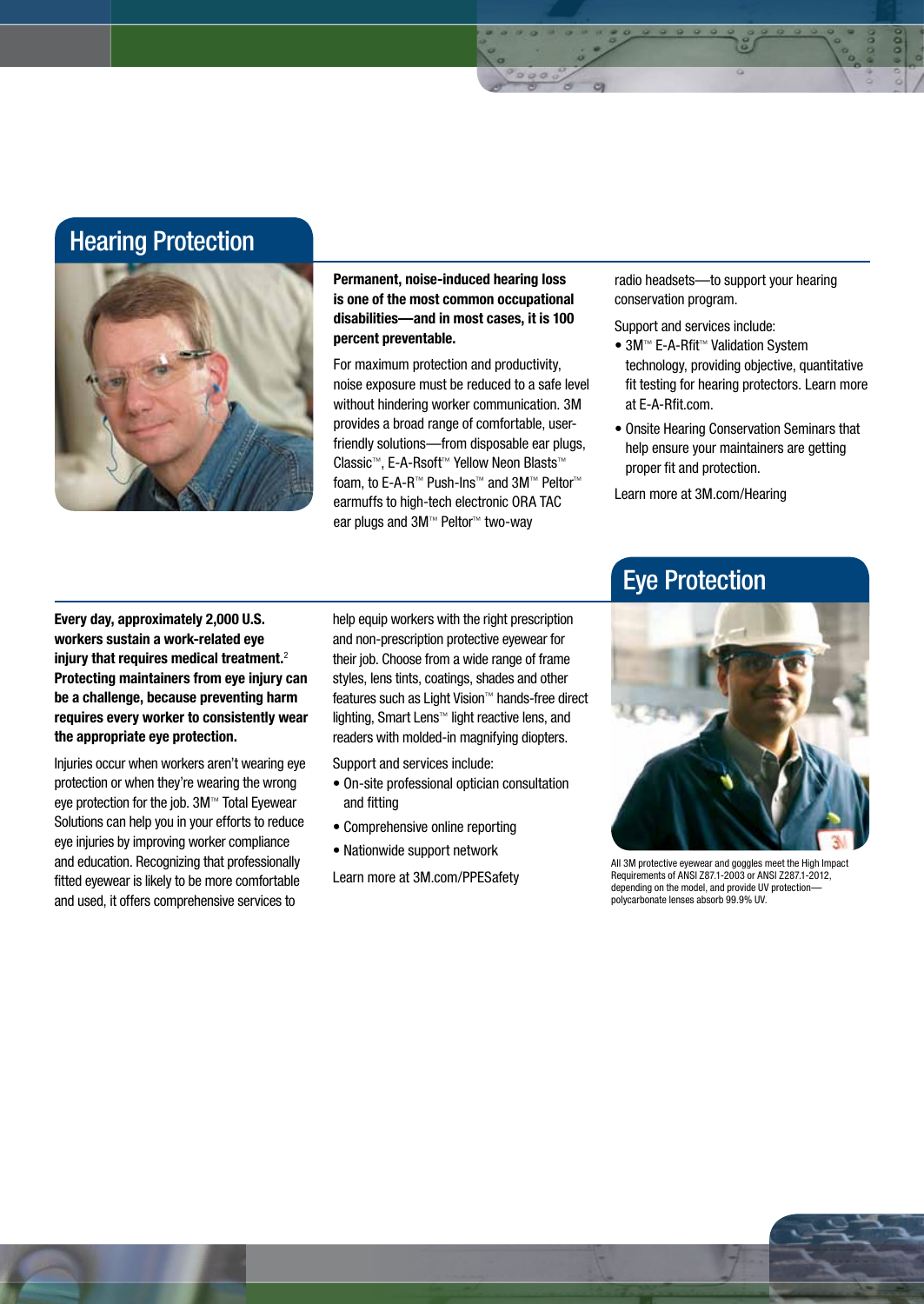# Welding Products



Dangerous light radiation, potentially hazardous fumes, heat stress: all are ongoing safety risks of MRO metal fabrication and repair.

Worker injuries are preventable when proper protection is worn and used correctly. A global leader in welding PPE, 3M provides comfortable solutions for safeguarding maintainers from onthe-job hazards while increasing productivity like the innovative 3M™ Speedglas™ Welding Helmet 9100-FX that gives workers effortless

transition from welding to grinding modes. Choose from a broad selection of PPE including the legendary 3M™ Speedglas™ Auto-Darkening Filters and Welding Helmets, Adflo™ Powered Air Purifying Respirator Systems and Fresh-Air Supplied Air Regulators.

Support and services include:

• Welding Hazard Seminars and Education

Learn more at 3M.com/WeldingSafety Facebook.com/Speedglas

#### On average, 12 workers in the United States die each week due to falls while at work.<sup>3</sup>

Ensuring the safety of maintainers who work at height is a priority for you—and for 3M. We help you protect your workers with fall arrest solutions you can trust. Your maintainers are often welding and 3M offers welding-specific fall protection equipment such as the Saturn Welding Harness and Saturn Energy Absorbing Lanyard that provide char resistance up to 700°F. Our full line of fall protection products including harnesses,

lanyards and anchors is backed with practical training to help ensure worker compliance and enhance your ability to reduce workplace injuries and avoid costly OSHA violations.

- Support and services include:
- On-site product demonstration
- Training classes
- Online training videos

Learn more at 3M.com/FallProtection



2 cdc.gov/niosh © 2012 National Institute for Occupational Safety and Health 3 Source: bls.gov/news.release/cfoi.nr0.htm

1 osha.gov/dcsp/compliance\_assistance/frequent\_standards.html

# Technical and online support

to help you institute proper procedures and achieve VPP goals.

# **Comfortable**

PPE that help you work more efficiently and remain in compliance.

Reliable solutions that are easy to use.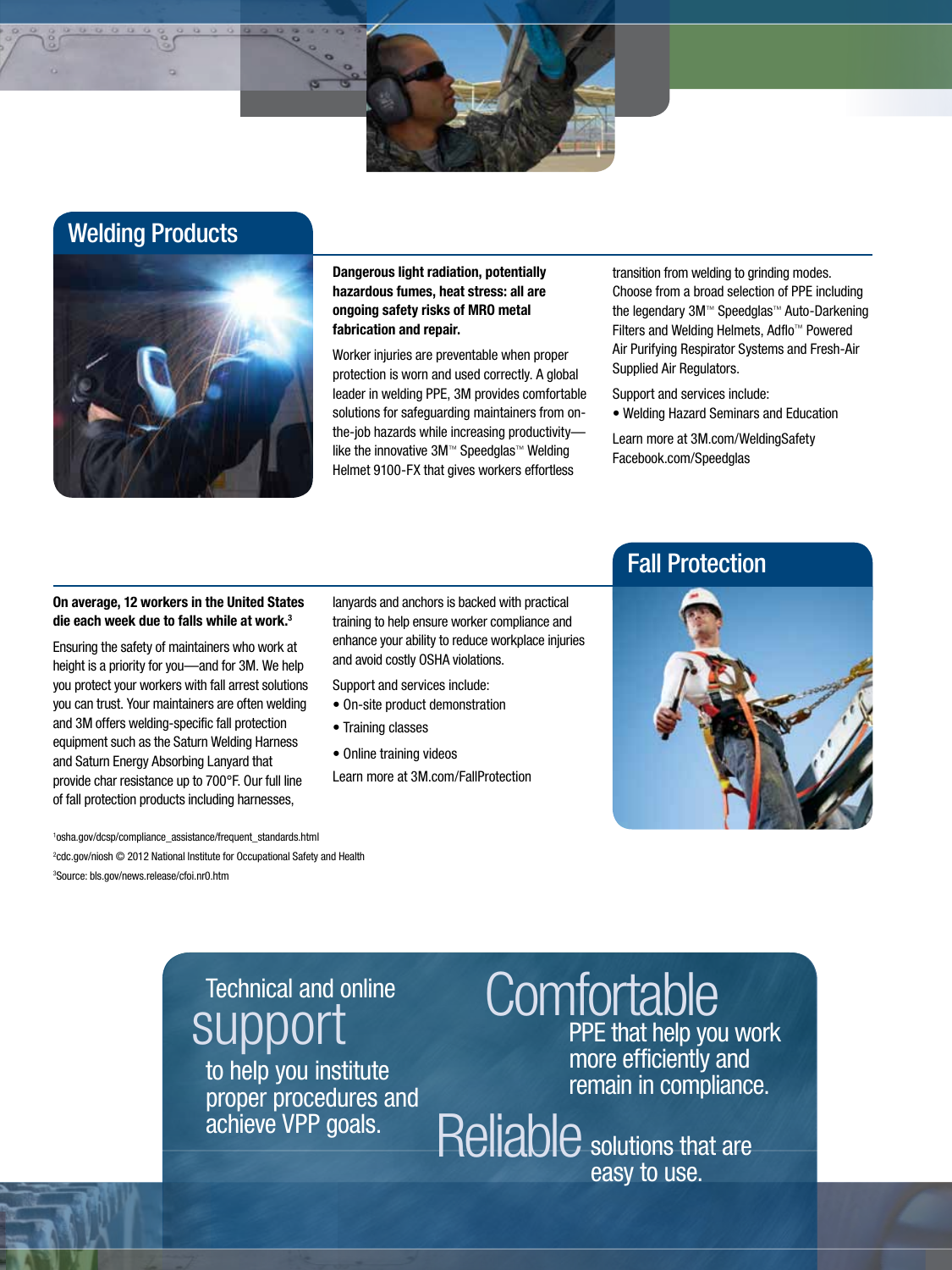

### Challenge: Finding the right resources to drive MRO health and safety

Your responsibility to protect your workforce is a continual balancing act, requiring you to stay at the forefront of technology and on top of standards and regulations. It's an ongoing effort to maximize both the output of your workers and their protection, health and safety.

# & support service

### Opportunity: Gain a partner that does more than supply PPE products

Tap into a go-to resource that puts you at the leading edge of occupational health and safety, bringing you the most advanced products and regulatory expertise, and offering extensive technical service and support to help keep your workforce in compliance.

When you use 3M products, you get access to a full range of resources including on-site training and testing to help ensure a proper fit; correct usage and care; online and web-based tools; customized consultation; and more.